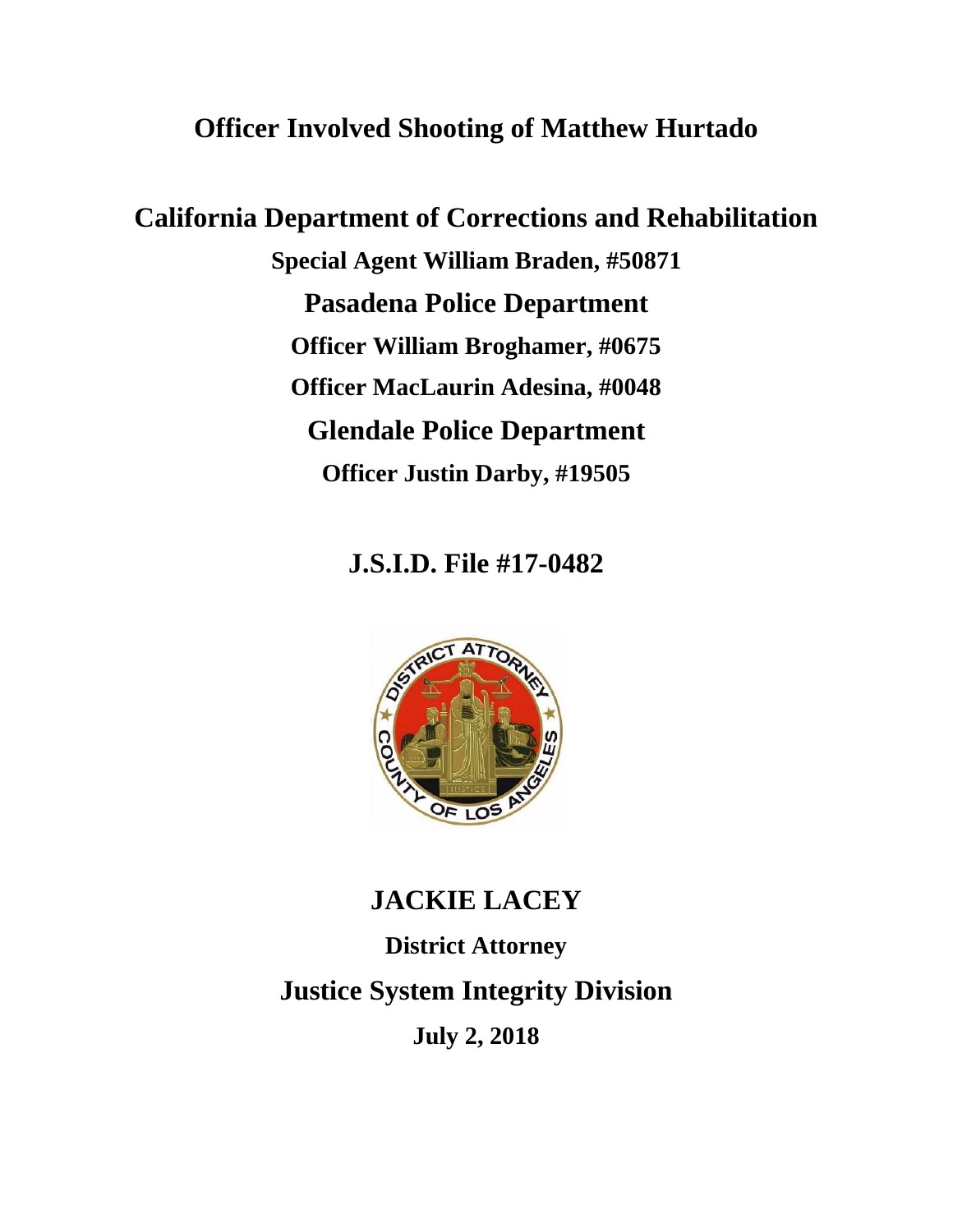#### **MEMORANDUM**

TO: ACTING DEPUTY DIRECTOR DAVID ANDERSON United States Marshals Service, 16<sup>th</sup> Floor United States Department of Justice Washington, D.C. 20530-0001

> SECRETARY SCOTT KERNAN California Department of Corrections and Rehabilitation P.O. Box 942883 Sacramento, California 94283

CHIEF CARL POVILAITIS Glendale Police Department 131 N. Isabel Street Glendale, California 91206

CHIEF PHILLIP L. SANCHEZ Pasadena Police Department 207 N. Garfield Avenue Pasadena, California 91101

CAPTAIN CHRISTOPHER BERGNER Los Angeles County Sheriff's Department Homicide Bureau 1 Cupania Circle Monterey Park, California 91755

- FROM: JUSTICE SYSTEM INTEGRITY DIVISION Los Angeles County District Attorney's Office
- SUBJECT: Officer Involved Shooting of Matthew Hurtado J.S.I.D. File #17-0482 L.A.S.D. File #017-11562-0542-013

DATE: July 2, 2018

The Justice System Integrity Division of the Los Angeles County District Attorney's Office has completed its review of the October 6, 2017, fatal shooting of Matthew Hurtado in Duarte, California, by members of the Pacific Southwest Regional Fugitive Taskforce (hereafter the "Task Force").<sup>1</sup>

<sup>&</sup>lt;sup>1</sup> The Task Force is under the direction of the United States Marshals Service and is comprised of eighteen federal, state, and local agencies, including the Pasadena Police Department, Glendale Police Department, and the California Department of Corrections and Rehabilitation (CDCR).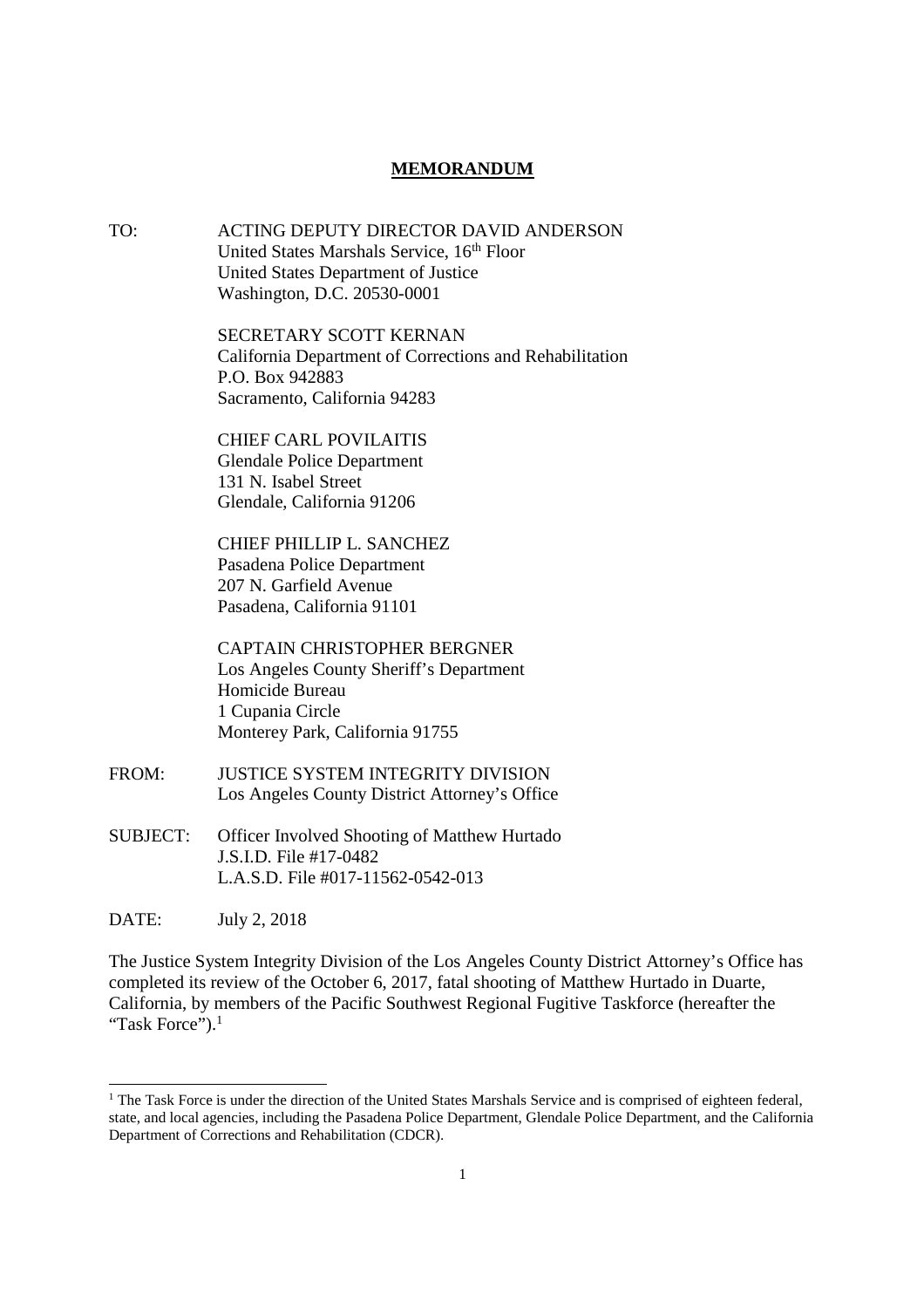We find that the agent/officers involved in the shooting, Pasadena Police Department Officers MacLaurin Adesina and William Broghamer, CDCR Special Agent William Braden, and Glendale Police Department Officer Justin Darby, were reasonable in their use of deadly force to prevent the escape of a dangerous, fleeing felon.

The District Attorney Command Center was notified of this shooting on October 6, 2017, at 2:38 p.m. The District Attorney Response Team responded to the scene and was given a briefing and walk-through by Los Angeles County Sheriff's Department (LASD) Lieutenant Joe Mendoza.

The following analysis is based on reports prepared by the LASD Homicide Bureau submitted to this office by Detectives Phillip Guzman and Eric Arias. The reports include photographs, audio-recorded interviews of witnesses, and radio transmissions.

The compelled statements of Officers Adesina and Broghamer were considered in this analysis.<sup>2</sup>

#### **FACTUAL ANALYSIS**

#### **The Pasadena Shooting**

On October 5, 2017, at approximately 8:30 p.m., Matthew Hurtado, a 28 year-old Varrio Pasa Rifa ("VPR") gang member with the moniker "Creeper," who was on parole in four separate cases for robbery, carjacking, assault by means likely to cause great bodily injury, and battery causing serious bodily injury, armed himself with a stolen 9mm semiautomatic handgun and confronted a 19 year-old man in front of a residence in Pasadena.<sup>3</sup>

Hurtado called the man a "bitch ass nigga" and yelled, "This is my 'hood!" before shooting the man multiple times, seriously injuring him and a 16 year-old girl who was standing nearby. Both victims survived.

Hurtado fled in a white vehicle with another man. Pasadena Police Department detectives investigated the shooting, identified Hurtado as the shooter, sought to apprehend him for two

<sup>&</sup>lt;sup>2</sup> Unlike private citizens, public sector employees can be forced to submit to questioning regarding the performance of their official duties and, so long as they are not required to waive their privilege against self-incrimination, their refusal to submit to such questioning can result in administrative discipline including termination from public service. *Gardner v. Broderick* (1968) 392 U.S. 273, 278; *Uniformed Sanitation v. City of New York* (1968) 392 U.S. 280, 284-285. Adesina and Broghamer were interviewed and ordered to submit to questioning concerning the performance of their official duties. Like any other individual, the officers possesses a right under the Fifth Amendment of the United States Constitution to be free from being compelled to give testimony against themselves. *Uniformed Sanitation v. City of New York, supra, at 284-285.* Because the PPD ordered the officers to answer questions which might expose them to criminal liability, the PPD compelled the officers to participate in interviews. The effect of this legal compulsion is that the officers' statements cannot be used against them in a criminal proceeding, nor can any material derived from the compelled interviews be used against them. *Garrity v. New Jersey* (1967) 385 U.S. 493, 496-497; *Spielbauer v. County of Santa Clara* (2009) 45 Cal.4th 704, 715. Further, because these compelled statements are part of the officers' police personnel files, their statements are confidential and may not be disclosed absent an evidentiary showing and court order. *Penal Code* section 832.7. <sup>3</sup> Hurtado was convicted of robbery on February 14, 2013, in case number KA099763, robbery and carjacking on March 1, 2013, in case number GA08698, assault by means likely to cause great bodily injury on April 20, 2015, in case number PA079257, and battery causing great bodily injury on August 7, 2015, in case number GA092562.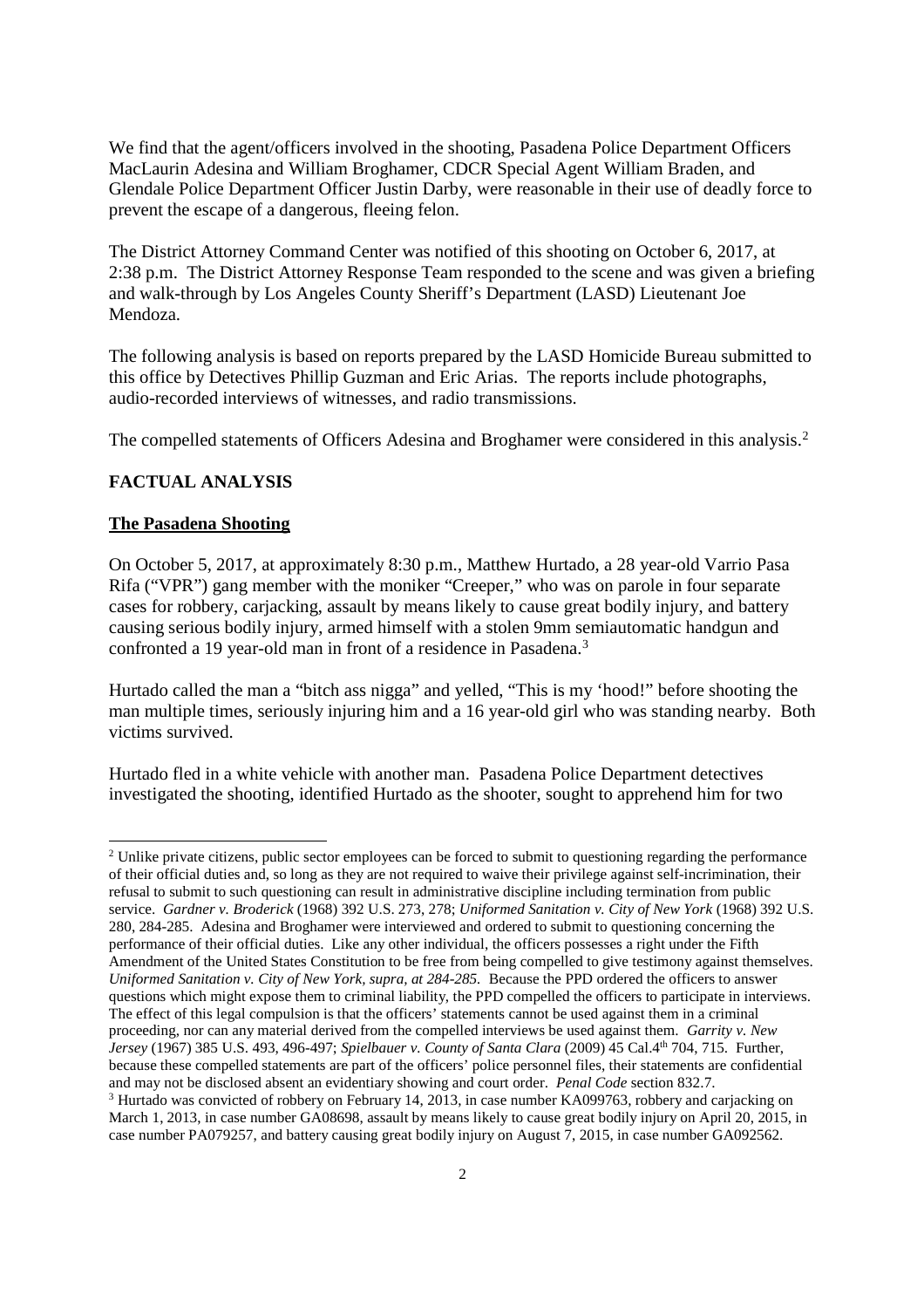counts of attempted murder, and requested assistance from the Task Force in making that apprehension.

### **The Surveillance**

On October 6, 2017, at approximately 8:30 a.m., the Task Force was engaged to locate and apprehend Hurtado. The Task Force was informed that Hurtado was on parole, was probably armed, possibly with two guns, had shot two people 12 hours earlier, and was a "high risk" suspect. The Task Force located Hurtado and his girlfriend, Jane Doe, in a stolen white Toyota in the City of Upland in San Bernardino County.<sup>4</sup> The Task Force surveilled Hurtado and Doe as they drove to Encanto Park in the City of Duarte in Los Angeles County. When Hurtado and Doe arrived in the park, they parked and exited the vehicle. Hurtado and Doe went for a walk in the park as the surveillance team formulated a plan to apprehend Hurtado when he returned to his vehicle.

#### **The Officer Involved Shooting**

At approximately 11:45 a.m., when Hurtado and Doe re-entered their vehicle, 12 members of the Task Force approached, in ten vehicles, and surrounded Hurtado's vehicle. The team used their vehicles to block Hurtado's vehicle, identified themselves as police officers, held Hurtado at gunpoint, gave him commands to put his hands up, and attempted to take him into custody. The approximate positions of the parties and their vehicles at the time of the shooting are shown below:



Hurtado, who had the presence of methamphetamine in his bloodstream and had previously told Doe that he would not go back to jail, did not comply and instead drove his vehicle forward, at full throttle, into a curb and in the direction of one of the agents, in an apparent attempt to

<sup>&</sup>lt;sup>4</sup> "Jane Doe" is a pseudonym.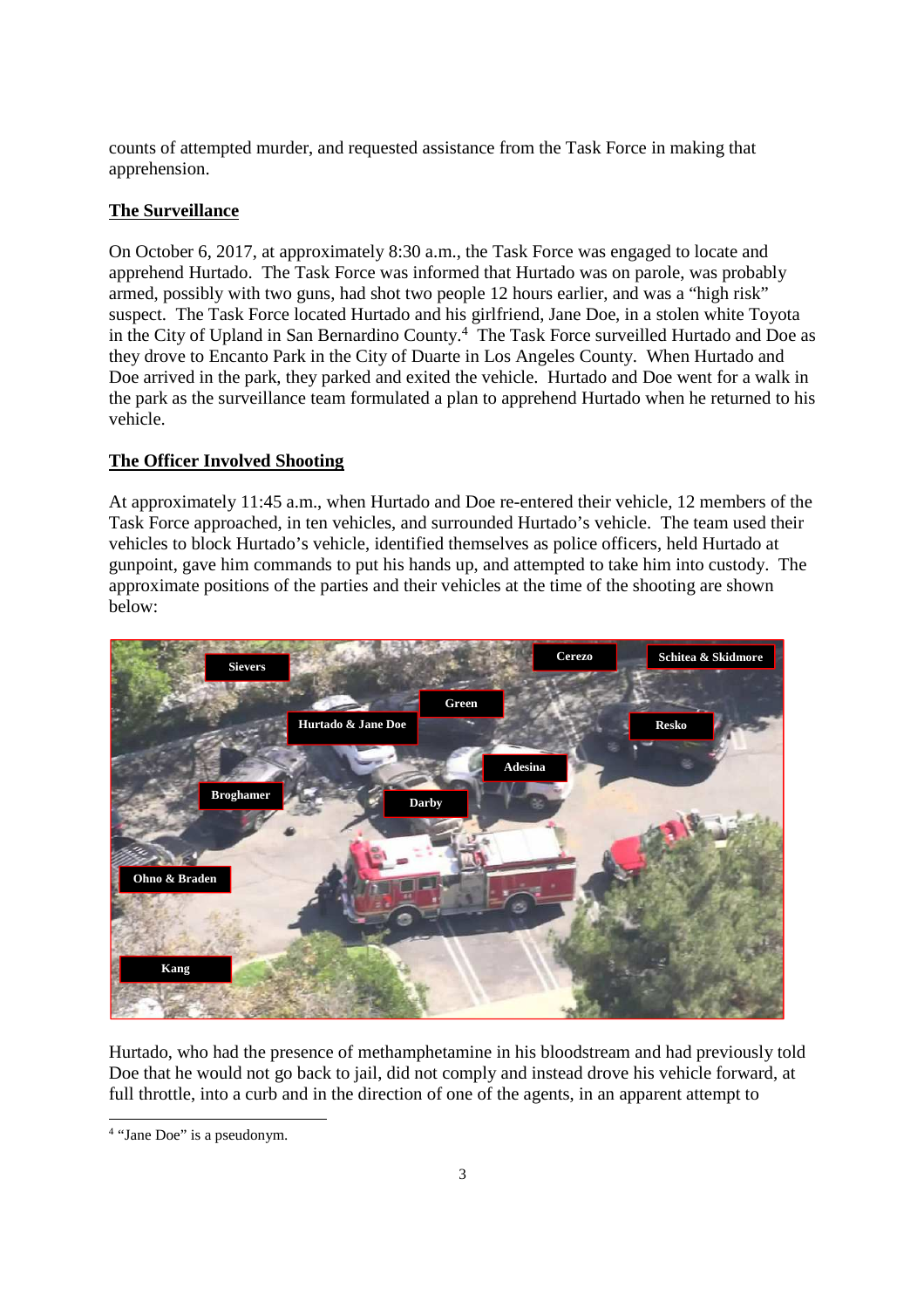escape. Hurtado then accelerated in reverse and rammed one of the Task Force vehicles blocking him in. A photograph of the skid marks Hurtado's vehicle left on the curb and asphalt is shown below:



Hurtado also appeared to be reaching for something in the vehicle. A stolen gun was later located in the backseat of the car, unloaded but cocked, and stored in a plastic bag, within reach of the driver.<sup>5</sup> The gun was examined forensically. Hurtado's fingerprints were on the magazine of the gun. The five cartridge casings located at the scene of the Pasadena shooting were compared and matched positively to the gun. The gun, magazine, and 35 live rounds found with the gun are shown in the photograph below:



<sup>&</sup>lt;sup>5</sup> In 2017, the gun had been reported stolen in a residential burglary in Arizona.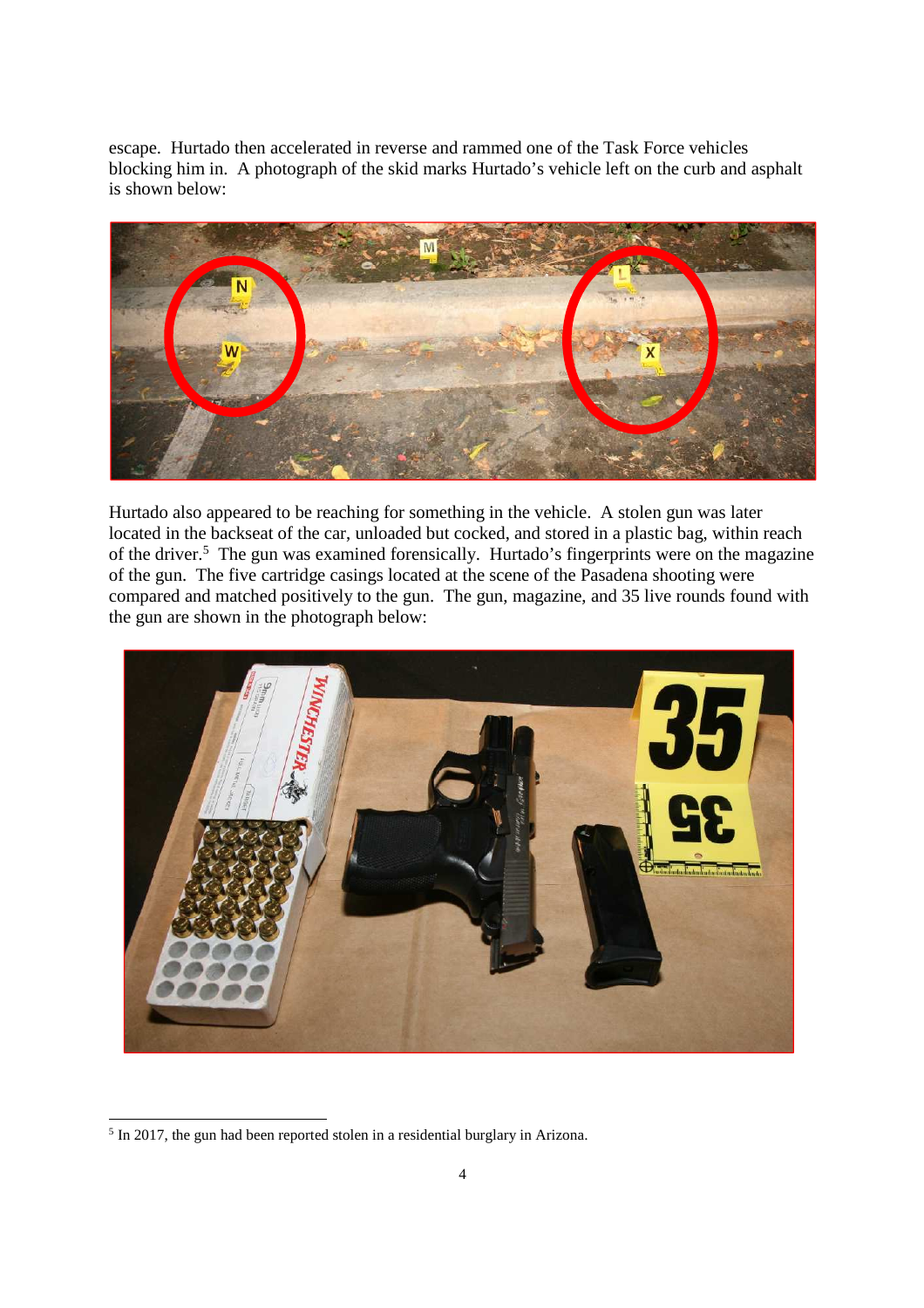As Hurtado was driving back and forth, trying to jump the curb in front of him and ramming the car behind him, Task Force members fired at Hurtado, killing him and injuring Doe.

#### **Statement of Glendale Police Department Officer Justin Darby**

Darby was a Glendale Police Department Officer assigned to the Task Force and was informed that Hurtado was a gang member with a violent history, was on parole, and was wanted for shooting two people the night before. Darby was assigned to assist other members of the task force to locate and apprehend Hurtado.

During his surveillance, Darby saw Hurtado and Doe walking in Encanto Park. The decision was made to wait for Hurtado and Doe to re-enter their car before making the arrest. It was also decided that the Task Force would attempt to make the arrest before Hurtado started driving, to avoid a vehicle pursuit.

When Hurtado and Doe re-entered their vehicle, Darby moved in and stopped his vehicle close behind Hurtado's Camry. The other surveillance vehicles surrounded Hurtado's vehicle and activated their emergency lights. One vehicle sounded its siren.

Darby exited his vehicle and drew his 9mm semiautomatic service weapon. He was wearing a ballistic vest marked "POLICE" on the front. Darby approached the driver's side of Hurtado's vehicle, held Hurtado at gunpoint, and ordered him to put his hands up. Other agents identified themselves as police and also issued commands to Hurtado. Darby could not see Hurtado's hands, and Hurtado ducked down momentarily, out of view. Darby was concerned that Hurtado was retrieving a gun. Hurtado put his vehicle in reverse and rammed Darby's vehicle. Hurtado accelerated and "screeched" his tires as he pushed Darby's vehicle backward. A photograph of Hurtado's vehicle in contact with Darby's vehicle is shown below:



Hurtado then drove his car forward toward CDCR Special Agent Max Sievers, who had stopped his vehicle in front of Hurtado's vehicle on the other side of a hedge. Hurtado struck a curb, and then reversed and rammed Darby's vehicle again. Darby feared that he was going to get pushed back and trapped under his own vehicle. Darby fired four or five rounds at Hurtado.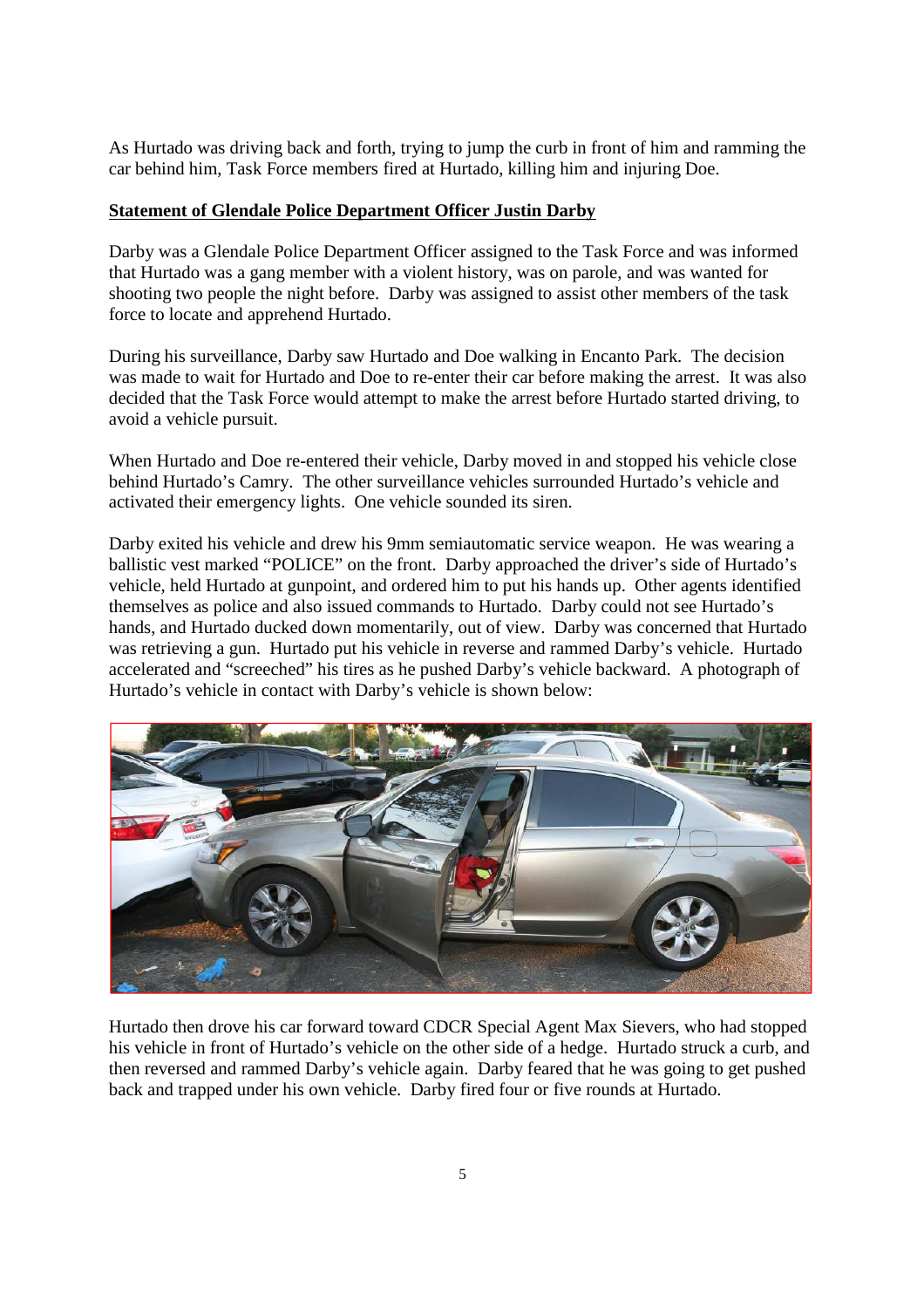Doe climbed out of the vehicle and a rescue team, using a ballistic shield in fear that Hurtado was armed, approached the vehicle, extracted Hurtado, who was injured, and provided him first aid. Detective Broghamer performed CPR on Hurtado. Hurtado regained consciousness and began fighting with the officers. Paramedics arrived soon thereafter and airlifted Hurtado to the hospital.

#### **Statement of Deputy U.S. Marshal Toby Green**

Green was a Deputy U.S. Marshal assigned to the Task Force. He was informed that the Task Force was attempting to locate and apprehend Hurtado, an active parolee who was wanted for an attempted murder that occurred the night before. Green was assigned to assist.

Hurtado was located in Upland and then drove to Encanto Park in Duarte. Green and the other Task Force members arrived almost simultaneously at the park and decided to apprehend Hurtado when he re-entered his vehicle.

When Hurtado and Doe re-entered their car, Green and the other agents converged and Green positioned his vehicle very close to Hurtado's right, front passenger door. Hurtado rocked his car back-and-forth as the agents gave him commands to show his hands and surrender. Hurtado's car moved away from Green's car so Green drove the front bumper of his car into Hurtado's car, as shown in the photograph below:



Green believed that Hurtado was going to hurt someone by ramming the car behind him and attempting to escape. Hurtado was "willing to do anything to get away." He was not complying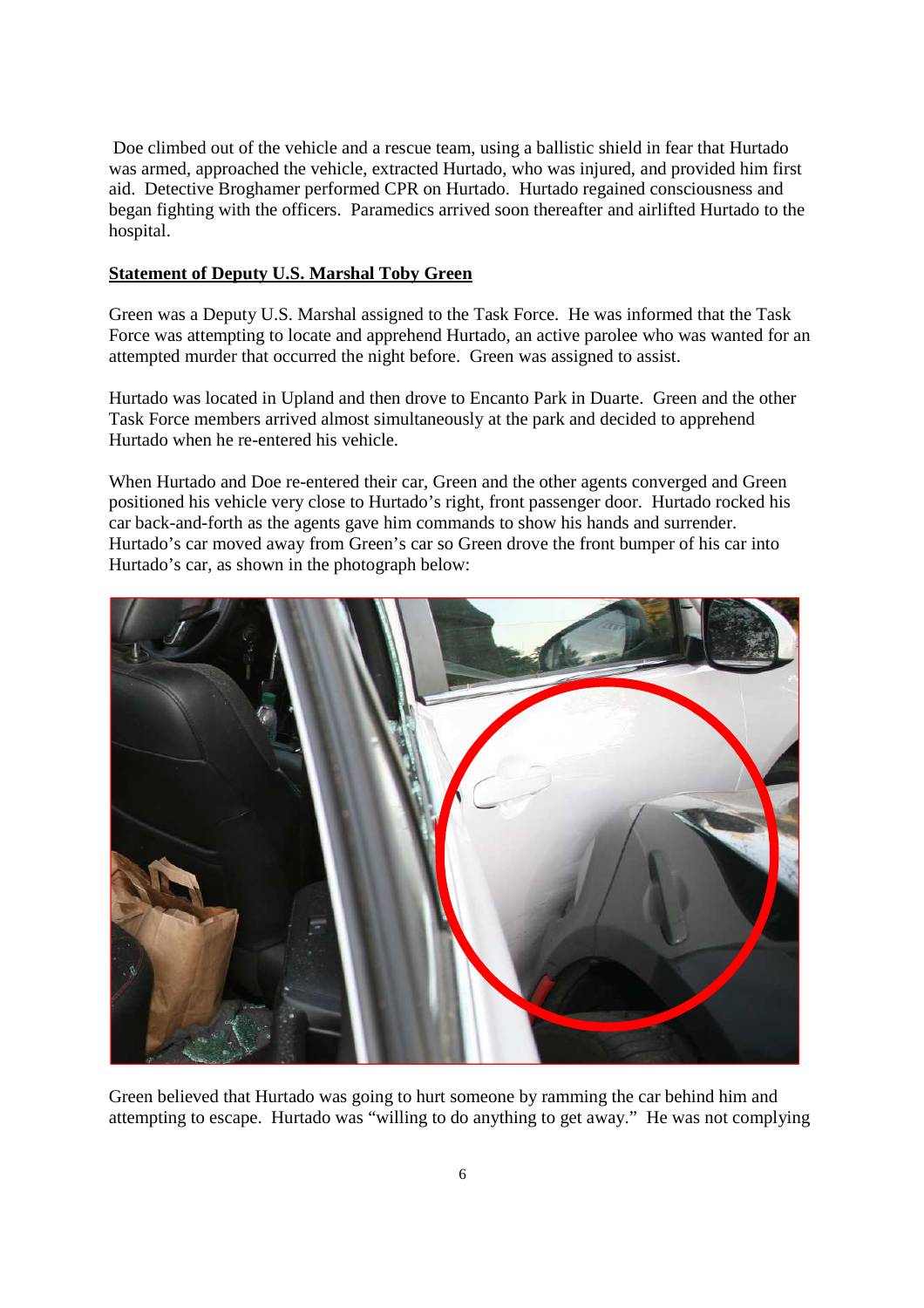with the agents' commands, appeared to be reaching into different areas of his car, and was raising and lowering his hands. He rammed Darby's vehicle at least twice. Hurtado had just rammed Darby's vehicle as Green was exiting his vehicle and Green heard gunshots. Green drew his service weapon but did not fire because Doe was between him and Hurtado.

#### **Statement of CDCR Special Agent Timothy Ohno**

Ohno was a Department of Corrections Special Agent assigned to CDCR'S Fugitive Apprehension team and the Task Force. He was partnered with CDCR Special Agent William Braden and was assigned to assist in locating and apprehending Hurtado. They were informed that Hurtado was on active parole and had been involved in a shooting the night before.

The Task Force located Hurtado in Upland and eventually tracked him to Encanto Park. Hurtado exited his vehicle and walked in the park. They decided not to attempt to take Hurtado into custody at that time because there were people in the park who could have been placed in danger.

Eventually, Hurtado re-entered his vehicle and the decision was made to take him into custody at that time.

The Task Force surrounded Hurtado's vehicle and contained the area. Ohno and Braden stopped their vehicle approximately 50 feet from Hurtado's driver's side door, activated their emergency lights and siren, exited their vehicle, and Ohno armed himself with a rifle.

Members of the Task Force yell to Hurtado, "Put your hands up!" and "Show me your hands!" Braden yelled, "He's dropping his hands!"

In an apparent attempt to harm the agents and/or escape, Hurtado reversed his vehicle and rammed the undercover vehicle parked behind him, at least three times.

The agents continued to issue commands to Hurtado, but he did not comply. Braden yelled again, "He's dropping his hands!"

Ohno heard gunshots and saw that Hurtado was struck.

Ohno called 9-1-1 and requested backup and the fire department to respond, as other agents extracted Doe from the vehicle and performed CPR on Hurtado.

#### **Statement of CDCR Special Agent William Braden**

Braden was a CDCR Special Agent assigned to CDCR's Fugitive Apprehension Team and the Task Force. He was partnered with Ohno and was informed that Hurtado was an active parolee, had been involved in a shooting the night before, and might be in possession of two guns. Hurtado was considered a "high risk" suspect. Braden and Ohno were assigned to assist in locating and apprehending Hurtado, who they located in Upland, and then tracked to Encanto Park in Duarte.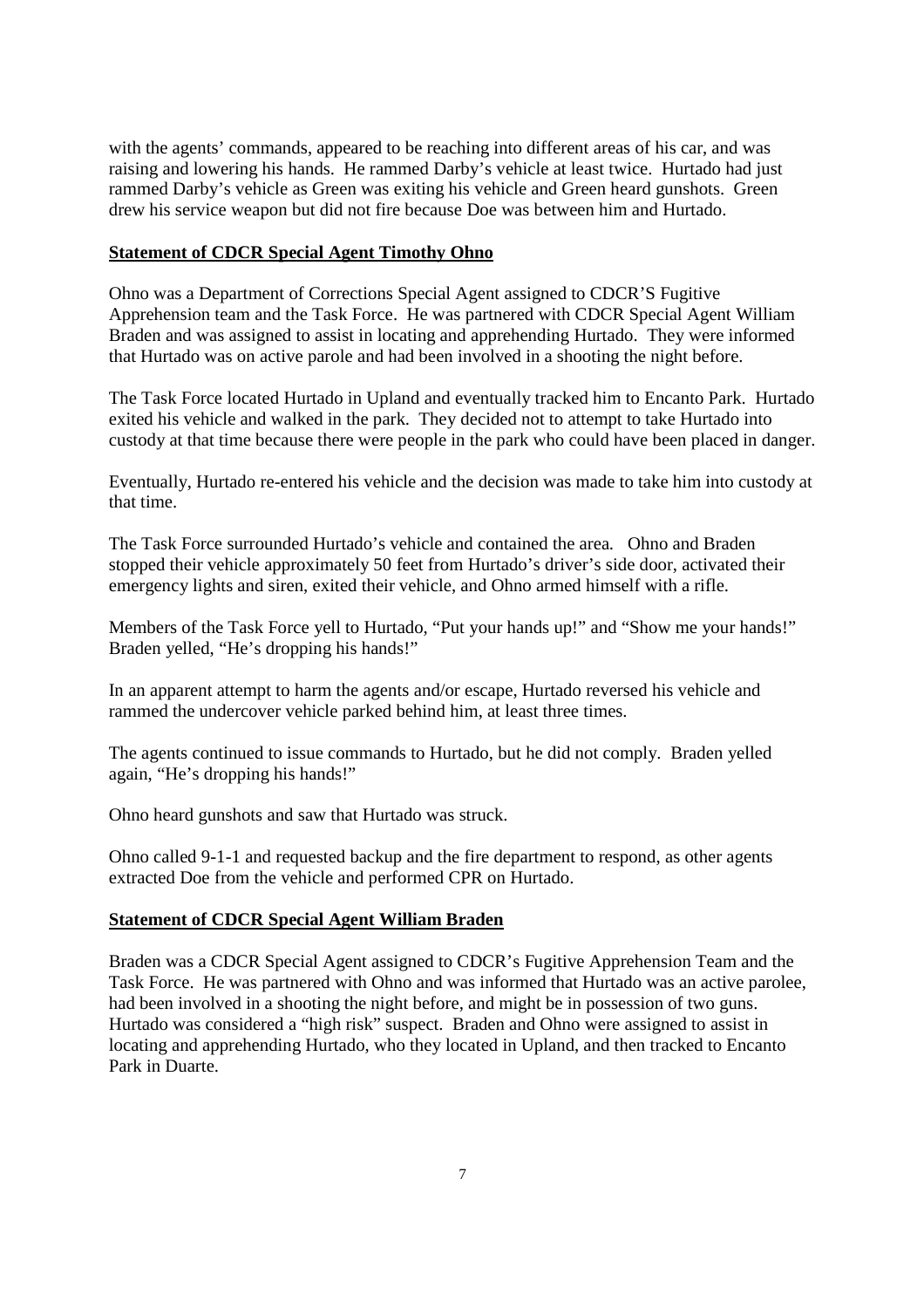Braden and the other agents located Hurtado's vehicle parked in the parking lot and drove toward him. Braden and Ohno stopped their car on the driver's side of Hurtado's vehicle, behind Broghamer's vehicle.

Braden exited his vehicle, armed himself with an AR-15 rifle, took cover near the driver's door of Broghamer's vehicle, and visually identified Hurtado in the driver's seat of the Camry. Doe was in the right, front passenger seat. All of the Task Force members were yelling commands at Hurtado. Braden and other agents yelled at Hurtado, "Put your hands up! Put your hands up! Put your hands where we can see them!"

Initially, Hurtado raised his hands but then dropped them. Hurtado reversed his vehicle and rammed Darby's vehicle, and then drove forward in an attempt to drive over the curb in an "obvious" attempt to escape onto the main street. When that "didn't work," Hurtado reversed his vehicle and rammed Darby's vehicle again.

Braden was afraid that Hurtado was going to hit him or one of the other agents. Believing that Hurtado was using his vehicle as a weapon, and that other officers were in imminent danger, Braden fired four rounds at Hurtado. Darby, who was to Braden's right, also fired his weapon.

Hurtado stopped driving the car back-and-forth, and the agents extracted Doe and Hurtado from the vehicle. Darby placed a tourniquet on Hurtado's arm and Broghamer administered CPR.

#### **Statement of CDCR Special Agent Michael Cerezo**

Cerezo was a CDCR Special Agent assigned to the Fugitive Apprehension Team and was assigned to assist in locating and apprehending Hurtado.

Cerezo was driving an unmarked vehicle when he saw Hurtado and Doe parked in a white Toyota Camry at Encanto Park. He stopped his vehicle near the park and assisted in containing Hurtado. He heard Hurtado revving his engine and saw him rocking his vehicle back-and-forth, reversing direction and ramming Darby's car, and then attempting to drive forward over the bushes. Cerezo feared that the agents around Hurtado's vehicle would be hurt or killed. The agents were giving commands to Hurtado to put his hands up and then he heard gunshots. There was "no doubt" that Hurtado knew that they were the police.

When the shooting stopped, Cerezo assisted in extracting Hurtado from the vehicle, detected that Hurtado did not have a pulse, and started CPR. Hurtado regained consciousness briefly and began to resist. Paramedics arrived shortly thereafter and transported Hurtado to the hospital.

#### **Statement of Pasadena Police Department Officer Maclaurin Adesina**

Officer Maclaurin Adesina provided a compelled statement to investigators.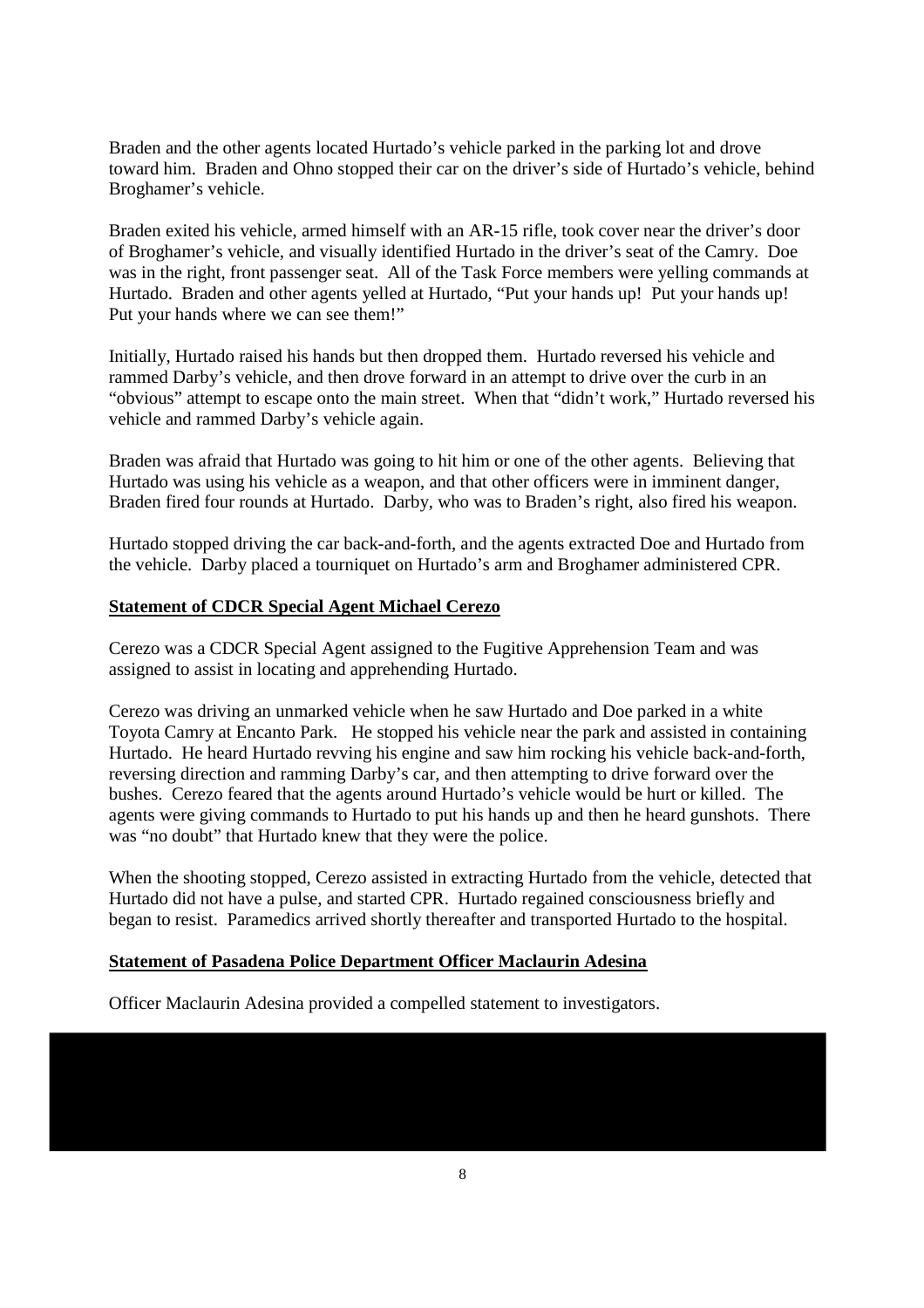

### **Statement of Pasadena Police Department Officer William Broghamer**

Officer William Broghamer provided a compelled statement to investigators.

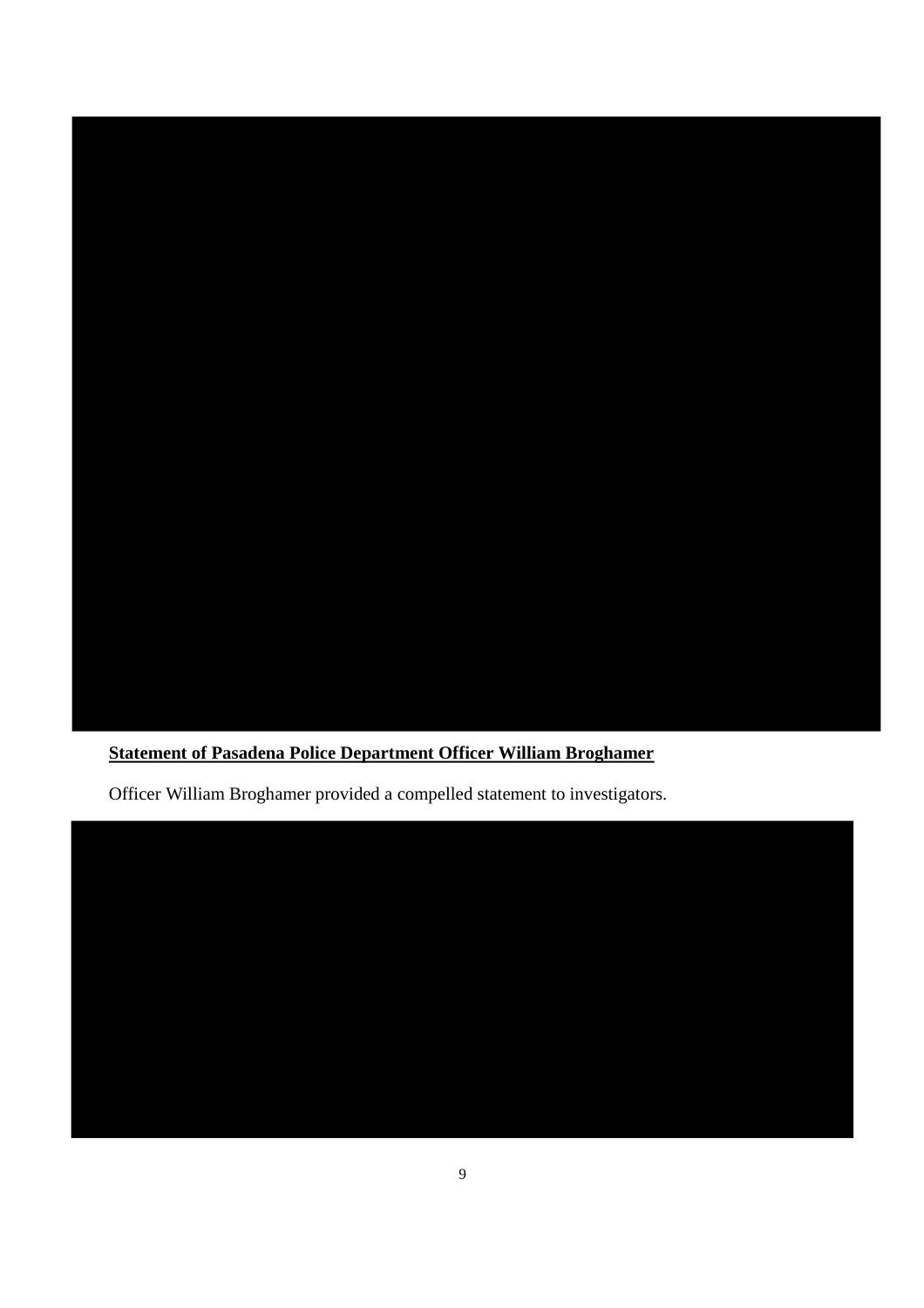

#### **Statement of Jane Doe**

Doe was Hurtado's girlfriend and was shot during the incident. When she was taken to the hospital, she was found in possession of methamphetamine.

Investigators asked Doe about Hurtado's gang membership and she explained that Hurtado admitted to her that he was a VPR gang member.

Doe explained that earlier in the day, before the shooting, Hurtado had picked her up in the Camry and they slept in the car.

At some point, Hurtado mentioned that he had "fucked up and was in trouble." He added, "If the police try to stop me, I'm not stopping. I'm not going back to jail."

When Hurtado and Doe were parked and the police surrounded them, Hurtado saw the police officers, panicked, and started the car. She heard the police ordering them to put their hands up and they complied.<sup>6</sup> However, Hurtado then tried to "drive off, over the bushes." Doe told Hurtado, "Matthew, don't fucking do that! They're gonna kill me or try to kill you!" Hurtado responded by telling Doe he loved her, and he continued to drive the car forward and backward.

Doe said Hurtado was not trying to hurt the police, or shoot them, and the police "just started shooting" and "did not give us a chance to do anything." She was shot in the left elbow, left lower leg, and left foot.

Doe explained, "He did it to himself, dude. He said he wasn't gonna go back to jail."

She concluded by telling investigators, "I'm his girlfriend and it's my job not to incriminate him any more than I should."

<sup>&</sup>lt;sup>6</sup> The Event Data Recorder in Hurtado's vehicle indicates that, at the time of the incident, the vehicle, which is equipped with an automatic transmission with a gearshift in the center console, was shifted several times between "Park," one of the forward gears, and "Reverse," which would likely have necessitated Hurtado using his right hand to shift the vehicle after he was contacted by the police.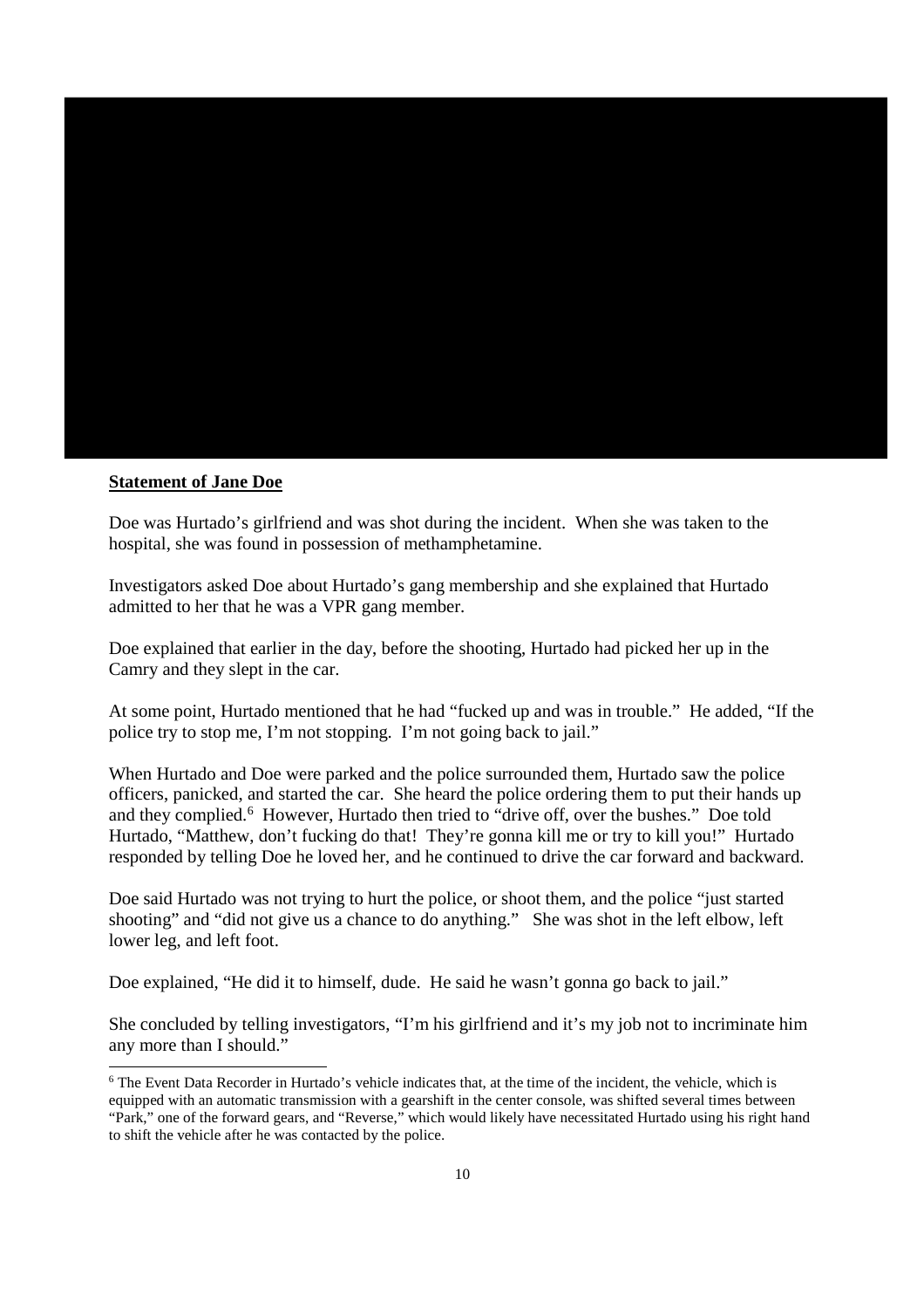#### **Statement of Judy K.**

Judy K. was parked adjacent to Hurtado and saw the police approach Hurtado and his vehicle. The police had vests on bearing "POLICE" insignia. They ordered Hurtado to put his hands up. Hurtado drove his vehicle forward and backward. Then she heard gunshots.

#### **Statement of Mark G.**

Mark G. was sitting in his car doing a crossword puzzle when he saw Hurtado and Doe park their car and walk into the park. He did not notice when Hurtado and Doe returned to their car, but approximately 30 minutes later the undercover vehicles surrounded Hurtado's vehicle. The officers yelled, "Let me see your hands!" Hurtado reversed his vehicle and "slammed" into the vehicle that was blocking him in three times. Hurtado was "trying to get the hell out of there." One of the officers yelled, "He's reaching! He's reaching!" and then he heard gunshots. The officers performed CPR on Hurtado.

#### **Autopsy**

On October 11, 2017, Deputy Medical Examiner Pedro Ortiz, M.D. performed a postmortem examination of Hurtado's remains and concluded he was shot four times. There was a fatal gunshot wound to the back, and non-fatal gunshot wounds to the back, head, and right arm.

A toxicology analysis was performed and detected the presence of methamphetamine in Hurtado's bloodstream.

#### **Firearms Evidence**

There were 23 expended cartridge casings located at the scene. 18 of those casings were from 9mm semiautomatic handguns, and five casings were .223 caliber fired from an M4/AR-15 rifle.

Broghamer was armed with a 9mm semiautomatic handgun. After the shooting, there was one live round in the chamber and nine rounds in the magazine, which has a capacity of seventeen rounds, but was loaded with 16 rounds at the time of the shooting. The firearms evidence is consistent with Broghamer firing six rounds during the shooting.

Adesina was armed with a 9mm semiautomatic handgun. After the shooting, there was one live round in the chamber and two rounds in the magazine, which has a capacity of ten rounds. Adesina had one round in the chamber before the shooting. This evidence is consistent with Adesina firing eight rounds during the shooting.

Darby was armed with a 9mm semiautomatic handgun loaded with 15 rounds in the magazine and one round in the chamber before the shooting. After the shooting there were eleven rounds in the magazine and one round in the chamber. This evidence is consistent with Darby firing four rounds during the shooting.

Braden was armed with a 5.56 x 45mm M4 semiautomatic rifle he said he loaded with 28 rounds in the magazine and one round in the chamber before the shooting. After the shooting, there were 22 rounds in the magazine and one round in the chamber. Five expended casings were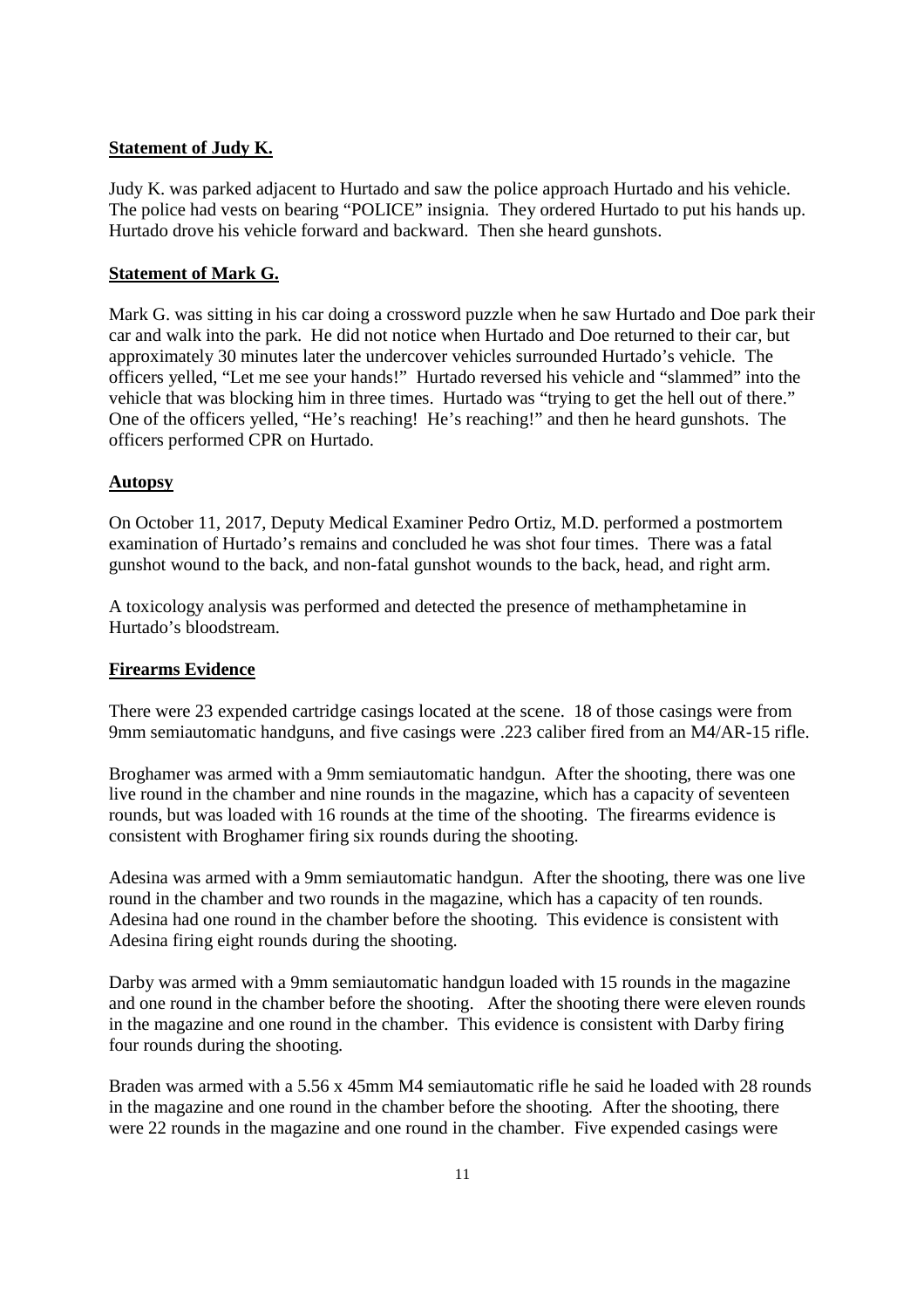recovered at the scene. One casing is unaccounted for. The evidence is consistent with Braden firing five or six rounds during the shooting.

#### **Event Data Recorder Evidence**

The Event Data Recorder in Hurtado's vehicle detected a crash on his vehicle and recorded the accelerator and shifter position during the five seconds leading up to that impact. That data indicates that Hurtado put the car in drive and fully depressed the accelerator. He then shifted to park, then to reverse, and then fully depressed the accelerator again at 2.5 seconds before the side impact occurred.

#### **LEGAL ANALYSIS**

#### **The Law**

California law permits the use of deadly force by police officers when necessary to affect the arrest of a person who has committed a forcible and atrocious felony which threatens death or serious bodily harm. *People v. Ceballos* (1974) 12 Cal.3d 470*; Kortum v. Alkire* (1977) 69 Cal.App.3d 326. Forcible and atrocious crimes are those crimes whose character and manner reasonably create a fear of death or serious bodily injury. *Ceballos, supra,* 12 Cal.3d at 479*.* "An officer may use reasonable force to make an arrest, prevent escape or overcome resistance." *Brown v. Ransweiler* (2009) 171 Cal.App.<sup>4th</sup> 516. When protecting the public peace, a police officer "is entitled to even greater use of force than might be in the same circumstances required for self-defense." *Id.* Where an officer has probable cause to believe that a suspect poses a threat of serious physical harm, either to the officer or to others, it is not constitutionally unreasonable to prevent escape by using deadly force. Thus, if the suspect threatens the officer with a weapon, or there is probable cause to believe that he has committed a crime involving the infliction or threatened infliction of serious physical harm, deadly force may be used if necessary to prevent escape. *Tennessee v. Garner* (1985) 471 U.S. 1.

#### **Analysis**

At the time of this incident, Hurtado had a long criminal record, was on a recent grant of parole for four, separate violent offenses occurring over a four year span, and was a known gang member wanted for shooting two people approximately 12 hours prior. These facts were known to the Task Force agents who were attempting to apprehend Hurtado. Under the circumstances, it was reasonable for them to believe that Hurtado was violent, desperate, armed and dangerous, and presented a deadly threat to Doe, the agents, and the public.

Their belief that Hurtado presented a deadly threat was corroborated by the fact that Hurtado did indeed have a gun and ammunition in the car, within his reach.

Moreover, when the Task Force members surrounded Hurtado and ordered him to put his hands up and surrender, Hurtado, who had the presence of methamphetamine in his bloodstream, instead attempted to use his vehicle as a weapon to assault the agents/officers and attempt to escape, which is corroborated by the event data recorder in his vehicle, and the skid marks on the asphalt and curb, which shows that Hurtado accelerated at full throttle forward, and in reverse.